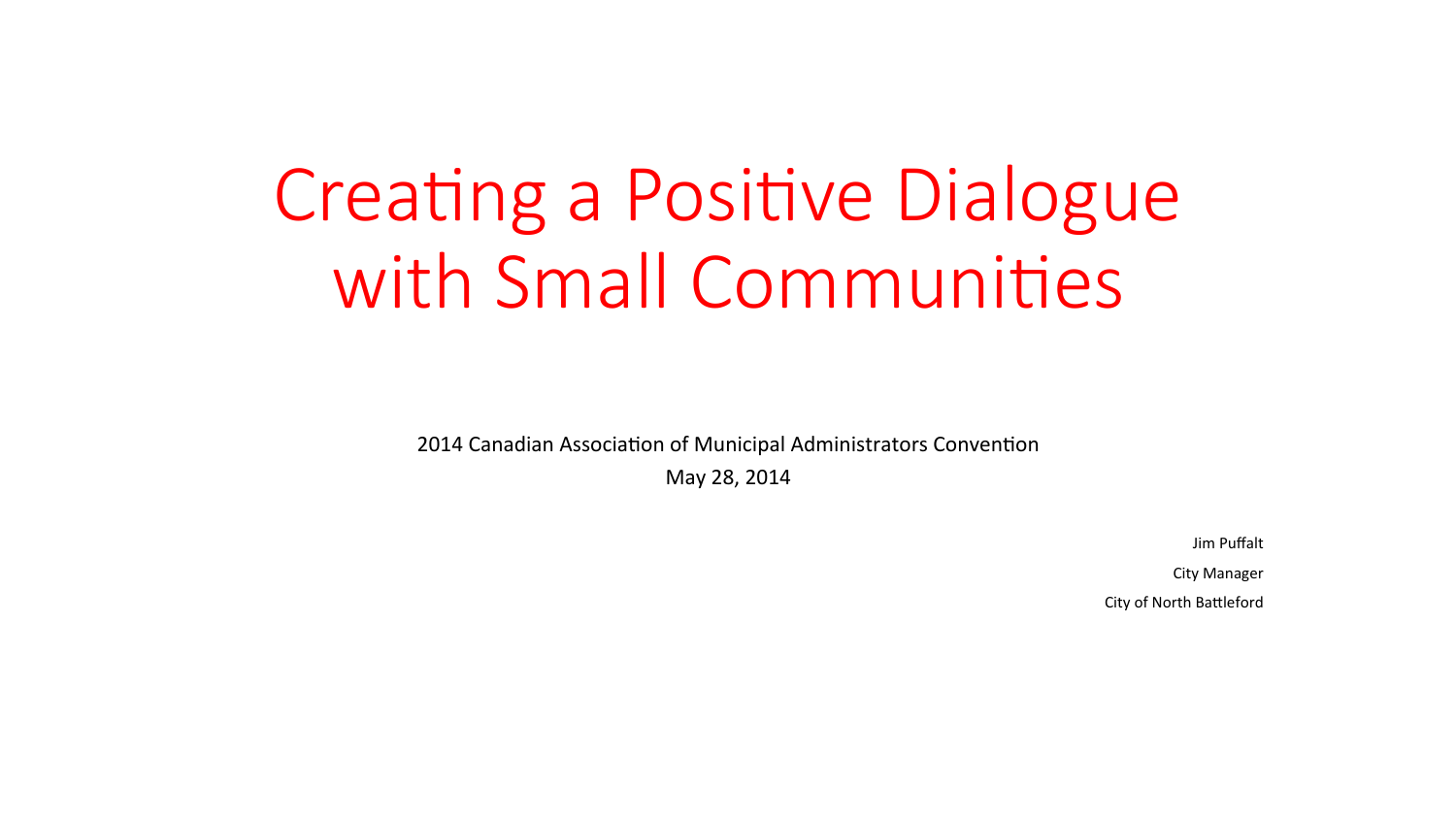## City of North Battleford

- Population of 16,600,
- Town of Battleford 4,000 people across the North Saskatchewan River
- Ten  $1<sup>st</sup>$  Nations in immediate Region
- Regional Service Centre
- Regional Health Centre
- Great Tourism Potential
- Gateway to Northwest Saskatchewan Lakes and Forests
- Oil & Gas moving into region
- Just completed 60 million Arts/Leisure Facilities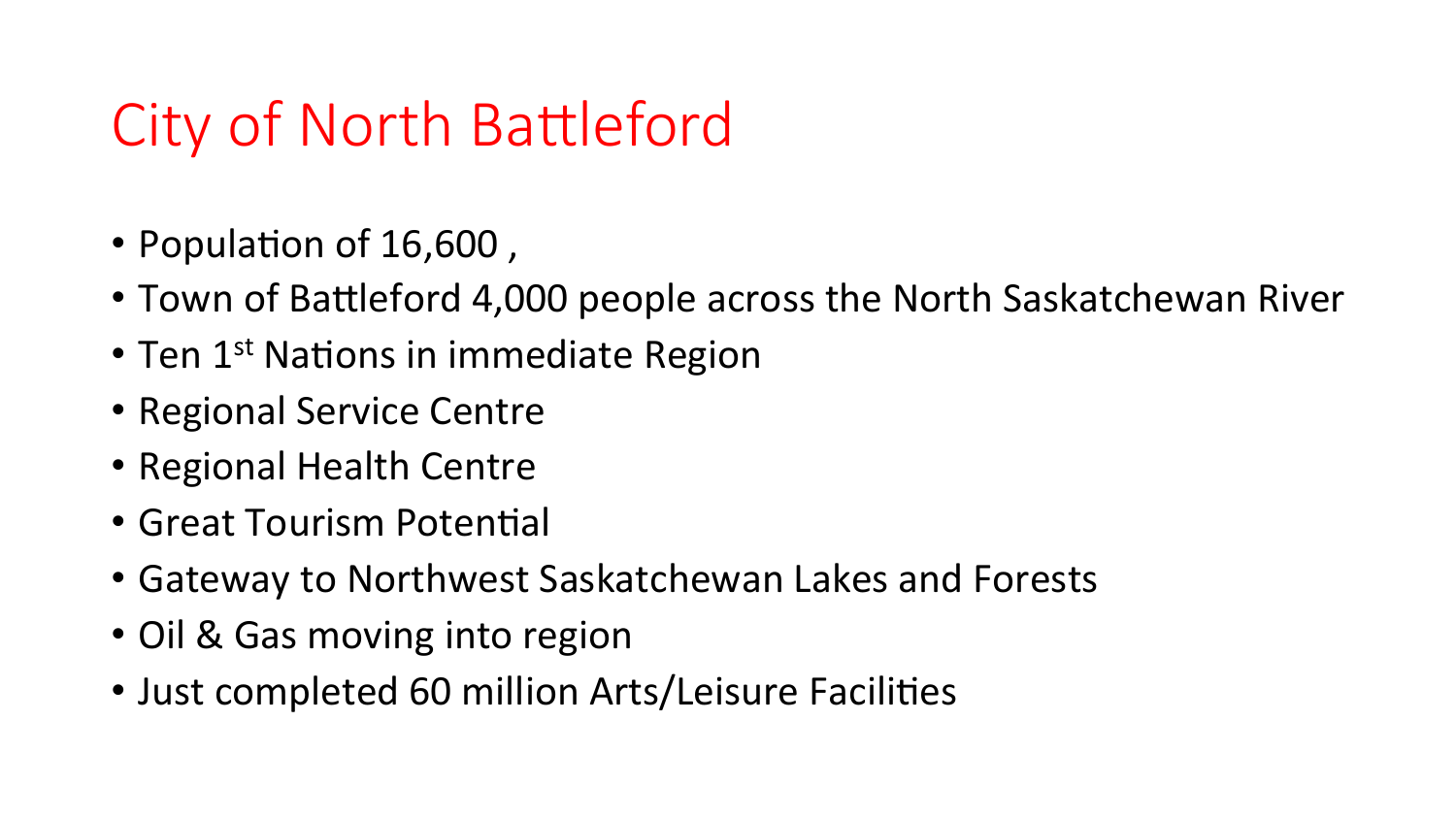## City of Estevan

- Population of 13,000
- Tremendous Natural Resources
- Large Industrial Base
- Power Generation and Coal Mining
- Centre of the Bakken Oil Play
- Regional Service Centre
- Major growth, lowest unemployment rate in Canada
- High real estate and rental costs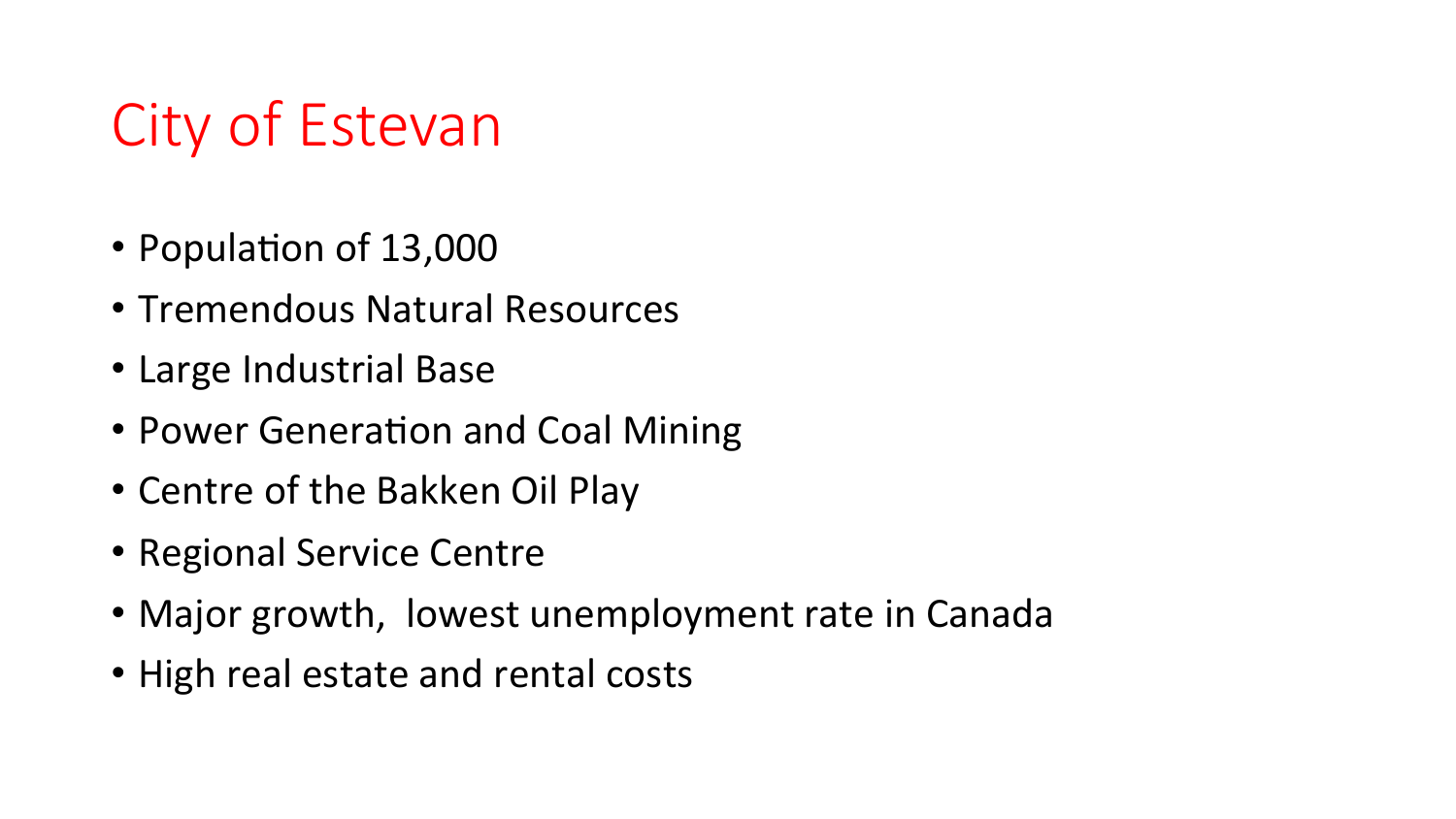## **Challenges**

- Saskatchewan has been on a major growth cycle since 2005
- Availability of skills very limited
- Hard to attract and no accommodation if able to attract
- Employees recruited to other industries and areas
- North Battleford has the #1 Crime Severity Index on Canada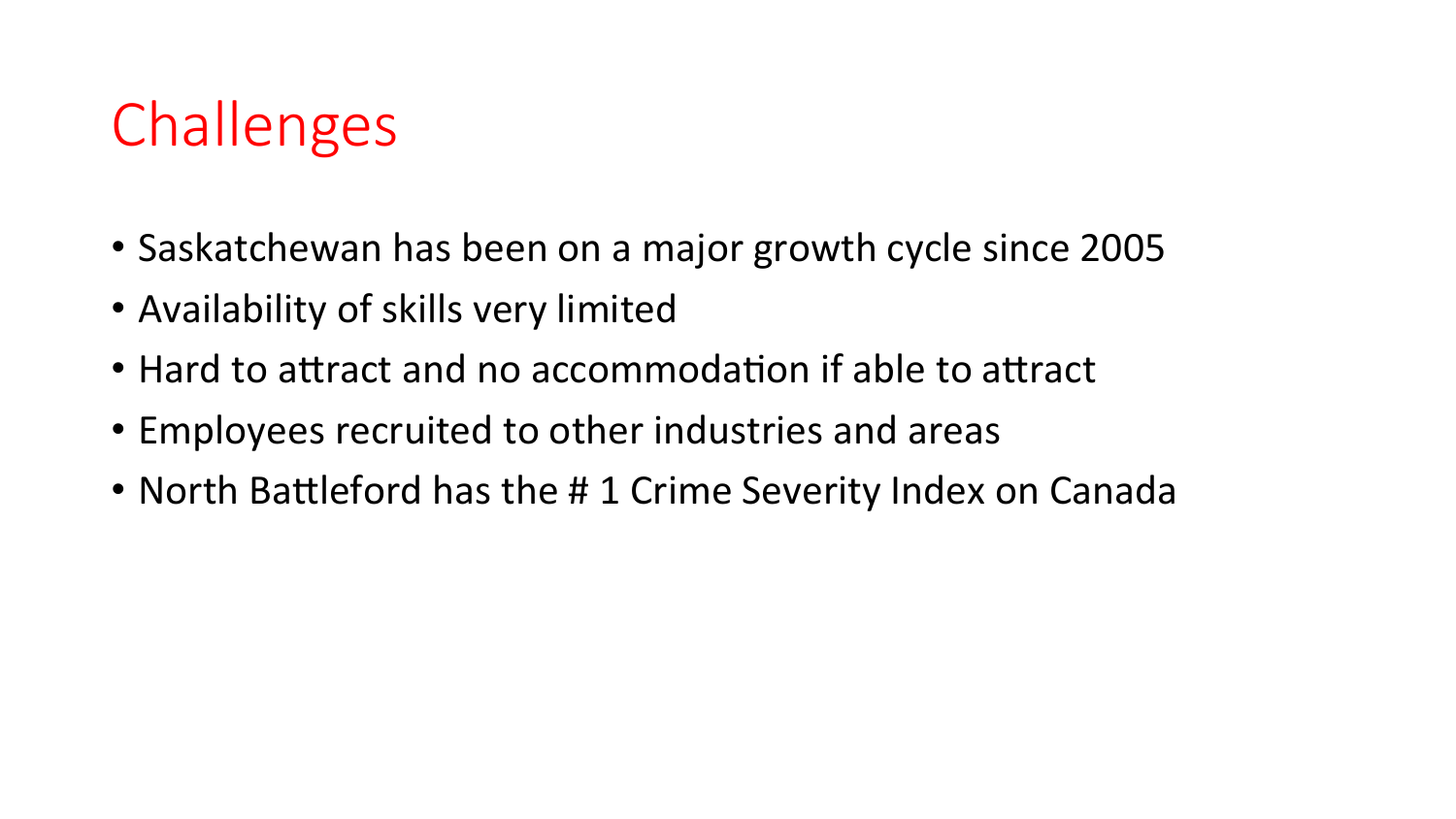#### Somewhat Unique Features

- Have to have an excellent working knowledge in many areas such as Law, Human Resources, Public Works, Leisure Services, Engineering as you may be the only one that has any of this background where in larger communities there are resources and expertise to provide advice and guidance on specific skill sets. You sometimes are the only one
- Called upon to become an instant expert
- Council Members and Council may not have a firm understanding about Governance
- Can have to be hands on Manager of many departments due to lack of expertise or resources for backup and succession planning.
- Need to develop outstanding regional partnerships as compared to larger Municipalities as there is a larger need to share resources and opportunity.